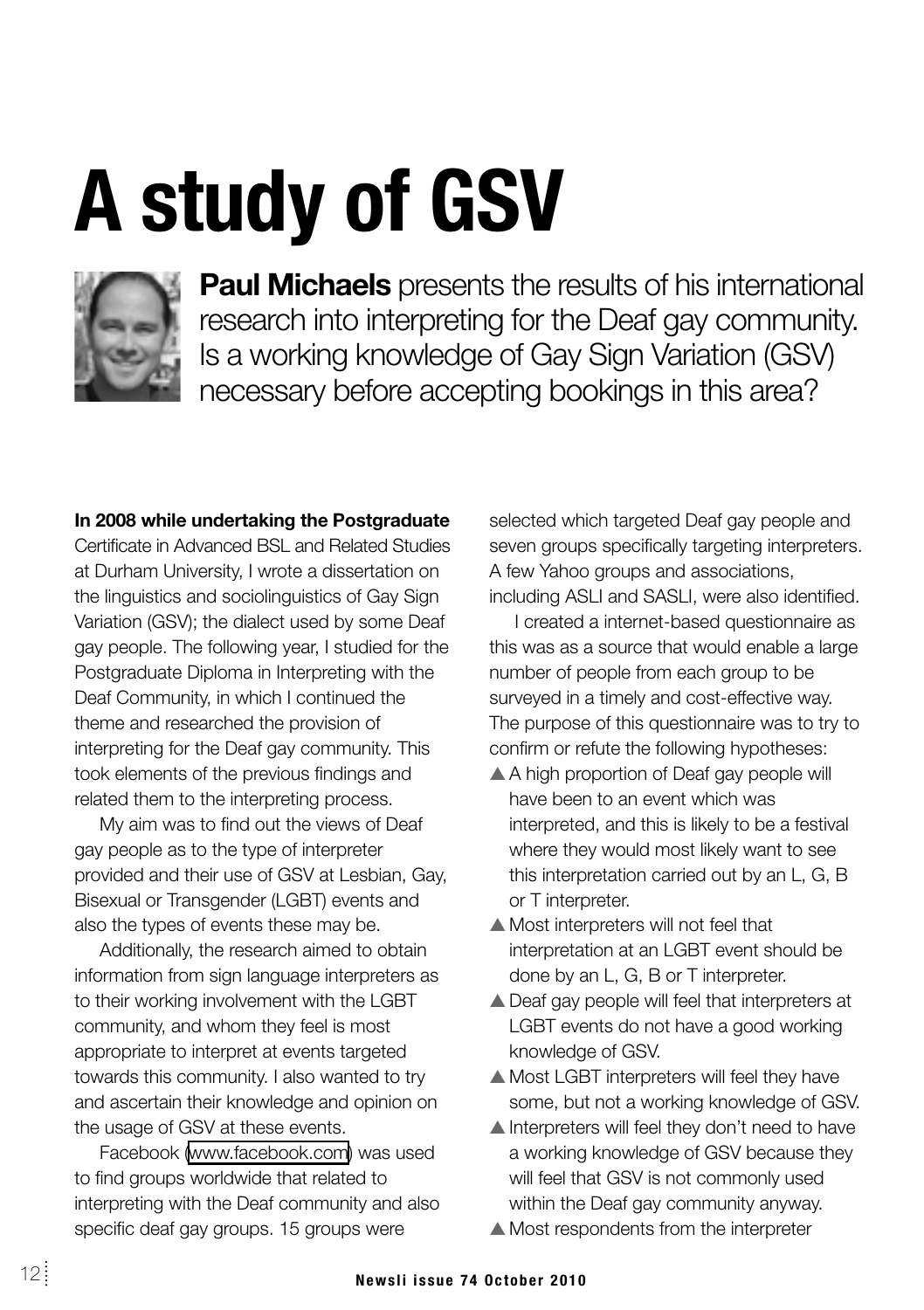## COMMUNITY

questionnaire will be heterosexual and will not have undertaken bookings in the LGBT domain because they have not had the opportunity to do so.

Respondents totaled 304 interpreters and 23 Deaf people worldwide, which was an encouraging number of interpreters but a disappointing number of Deaf people. To gain more views from the Deaf gay community, I would suggest that future consultation should he conducted face to face.

### **Survey results**

The following information highlights a small selection of the results of the survey.

#### Q: What types of sign language interpreted LGBT events have you attended?



There was a fairly even split between the types of domains that interpreters were working in within the LGBT community compared with the large percentage of Deaf gay respondents who had mostly seen interpretation at Pride events. This may be a reflection in the fairly small number of respondents of Deaf gay people where most would have been to a Pride event but many would not have been to a community meeting, conference or sexual health clinic. A larger number of respondents may produce different figures.

Interpreters claimed to have interpreted at a diverse range of events. Many events were linked to the arts or social events, including comedy, choral, drag shows, Leather community contests, comedy and fashion shows. Many political events and rallies, as well as medical, religious and employment events were also interpreted. These reflect more of the mainstream events at which interpreters find themselves.

#### Q: Do you feel that interpretation at an LGBT event should be done by an L. G. B or T interpreter?



There was a significant difference between the interpreter and Deaf consumer views regarding interpretation at Deaf gay events. Almost 1/3 of the interpreters (27%) felt it was not necessary to have an interpreter who was a member of the LGBT community interpreting. However, only 9% the Deaf respondents felt the same, which highlights that more Deaf gay people were more likely to prefer an interpreter who was a member of the LGBT community.

Approximately the same numbers (42% of interpreters and 48% of Deaf people) felt they didn't mind either way if the interpreter at an LGBT event was part of the LGBT community. Many of the interpreters felt that an interpreter